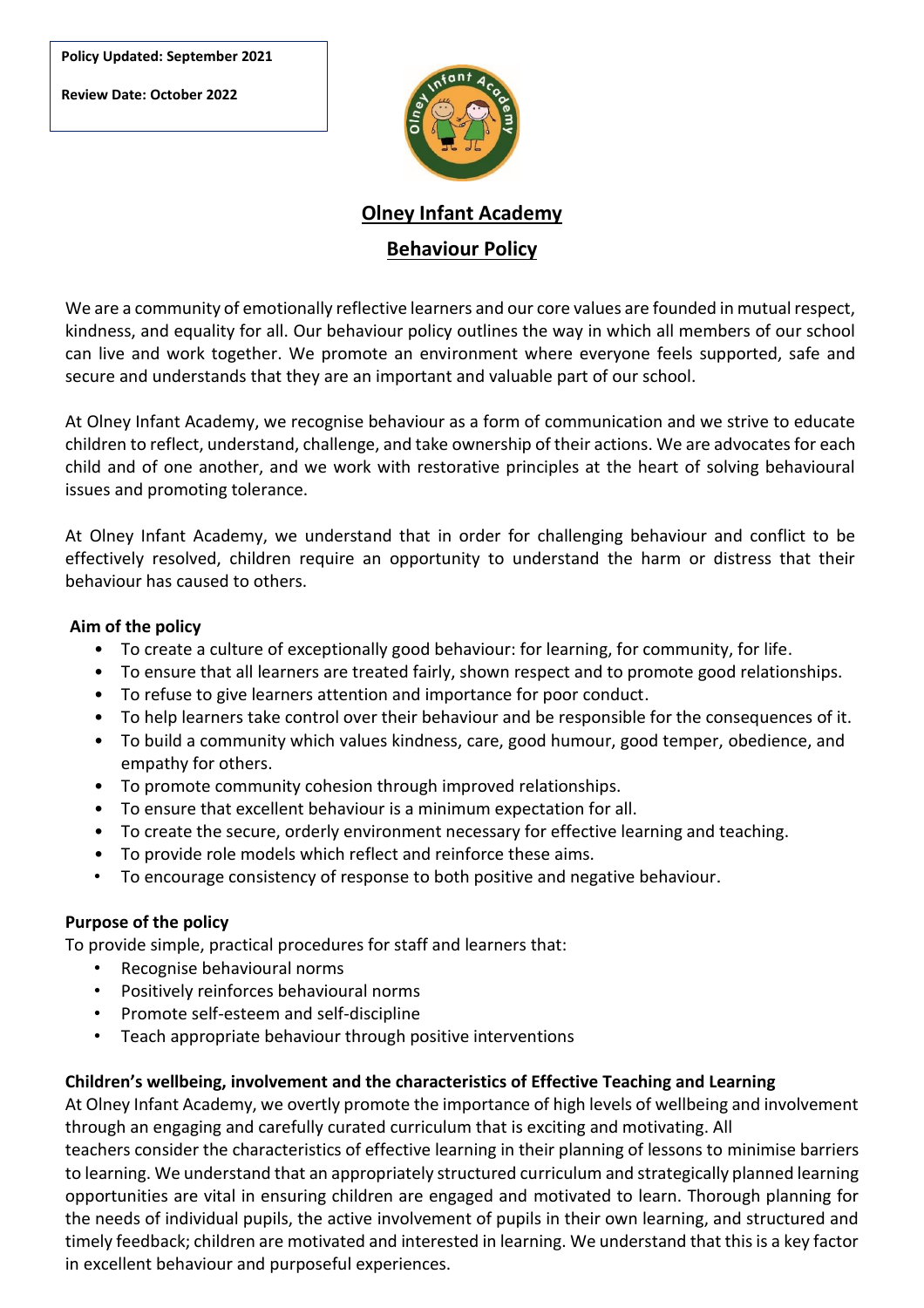## **The Role of Parents**

Parents have a vital role to play in promoting good behaviour in school. This role is an extension of the open-door policy that we promote at Olney Infant Academy.

Parents of those children who seem prone to behavioural difficulties are involved at an early stage rather than as a last resort. Informal contact with parents is made by the class teacher. More formal contact is made with the class teacher, year group leader, and/or the Headteacher.

## *Parents also receive positive and constructive comments on their children's work and behaviour*

In order to promote effective communication with parents, we

- Provide a welcoming environment.
- Value parents as helpers in the classroom.
- Have effective arrangements for parents and teachers to meet.

## **Expectations of Adults**

#### **We expect every adult to**:

- 1. Meet and greet at the door.
- 2. Refer to 'school rules and expectations.
- 3. Model positive behaviours and build relationships.
- 4. Plan lessons that engage, challenge, and meet the needs of all learners.
- 5. Give first response to positive behaviours
- 6. Be calm and give clear choices. Prevent before sanctions.
- 7. Follow up every time, retain ownership and engage in reflective dialogue with learners.
- 8. Always explain that an additional strategy is being used as the previous one did not help.
- 9. Never ignore or walk past learners who are engaging with negative behaviours.

#### **Senior Leaders**

Senior leaders are not expected to deal with behaviour referrals in isolation. Rather they are to stand alongside colleagues to support, guide, model and show a unified consistency to the children.

#### **Senior leaders will:**

- Take time to welcome learners at the start of the day
- Be a visible presence around the site and especially at transition times
- Celebrate staff, leaders and learners whose effort goes above and beyond expectations
- Regularly share good practice
- Support class teachers and support staff in managing learners with more complex or entrenched negative behaviours
- Regularly review provision for learners who fall beyond the range of written policies

#### **Recognition and rewards for effort**

We recognise and reward learners who go '**over and above'** our standards. Our staff understand that, at Olney Infant Academy, we recognise that the use of praise in developing a positive atmosphere in the classroom cannot be underestimated and a quiet word of personal praise can be as effective as a larger, more public reward. It is the key to developing positive relationships, including with those learners who are hardest to reach. Positive rewards include positive messages home for behaviour that is '**over and above.** This may take the form of a face to face chat with parents at the end of the day or an email/communication via digital platform.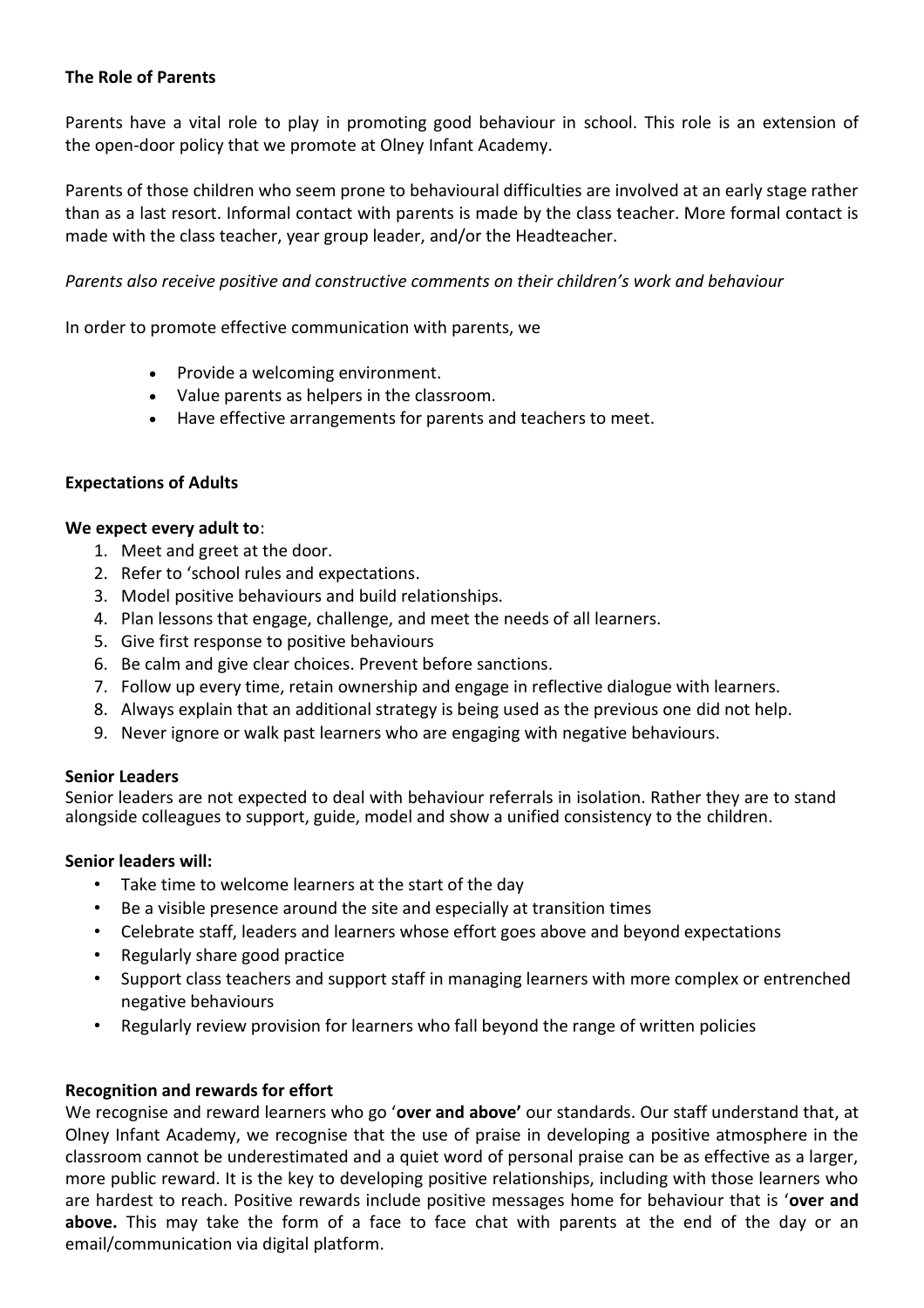## **Celebration Assembly**

Each week, each class teacher will select a **star of the week, worker of the week** and **reader of the week**. The star of the week will have consistently gone **"over and above"** in our school rules and values. The worker of the week will have been selected for exceptional effort in a particular piece of work. This will be shared in the assembly. The reader of the week will have been selected for reading effort in school or at home.

The children are selected prior to the start of the assembly and receive a certificate then take their seat pride of place on at the front of the hall for the duration of the assembly.

#### **Managing Behaviour**



Engagement with learning is always our primary aim at Olney Infant Academy. For the vast majority of our learners, a gentle reminder is all that is needed. Although there are some occasions when it is necessary for a child to leave their classroom for a short period of time, steps should always be gone through with care and consideration, taking individual needs into account where necessary. Praise the behaviour you want to see. Do not pander to attention seekers.

## **Practical steps in managing and modifying poor behaviour**

Learners are held responsible for their behaviour. Staff will deal with behaviour without delegating. Staff will use the yellow and red card system to consistently deal with disruptive behaviour. Aspects of behaviour that do meet our school rules have a clear and consistent consequence. Children will always be given a chance to refocus and get back on track.

#### **House Points**

#### **The Rainbow Chart (Foundation and KS1)**

The rainbow chart is used as a motivator for all children and it is used in a personalised way. The rainbow chart is visual and exciting and self-driven. Children learn pride and personal accomplishment rather than receiving a reward. Positive choices enforces to children that "you're in control of the choices you make" and so too is the related pride and accomplishment.

The rainbow chart is a driver for independent learning and making the 'best' choices in all the children do.

Each child begins the week at the base of the rainbow, with the aim of reaching the stars at the top (there is no ceiling and rewarding the positives becomes a challenge – how high can you go?) This is designed as a positive motivator and is not used in a negative way.

## **Children failing to make the right choices Consistent steps -progressive levels of consequence**

|        | <b>Behaviour</b>                            | Action                                        |
|--------|---------------------------------------------|-----------------------------------------------|
| Step 0 | School values are followed                  | House points awarded                          |
|        | <b>Excellent learning choices</b>           | Name moves up the rainbow                     |
| Step 1 | Children who choose not to follow the       | Reminded of expected behaviours and           |
|        | school's values will be given a verbal      | verbal warning given                          |
|        | warning                                     |                                               |
| Step 2 | Children who choose not to follow the       | Yellow cards shown- reminded what they        |
|        | school's values will be given an official   | need to do to re-focus and get back on track  |
|        | behaviour warning                           |                                               |
| Step 3 | Children continuing to choose not to follow | Yellow card 2 is given and 5-minute           |
|        | the school values will now have time out.   | reflection time given. This is time away from |
|        |                                             | the situation. This could be in their own     |
|        |                                             | room or another classroom.                    |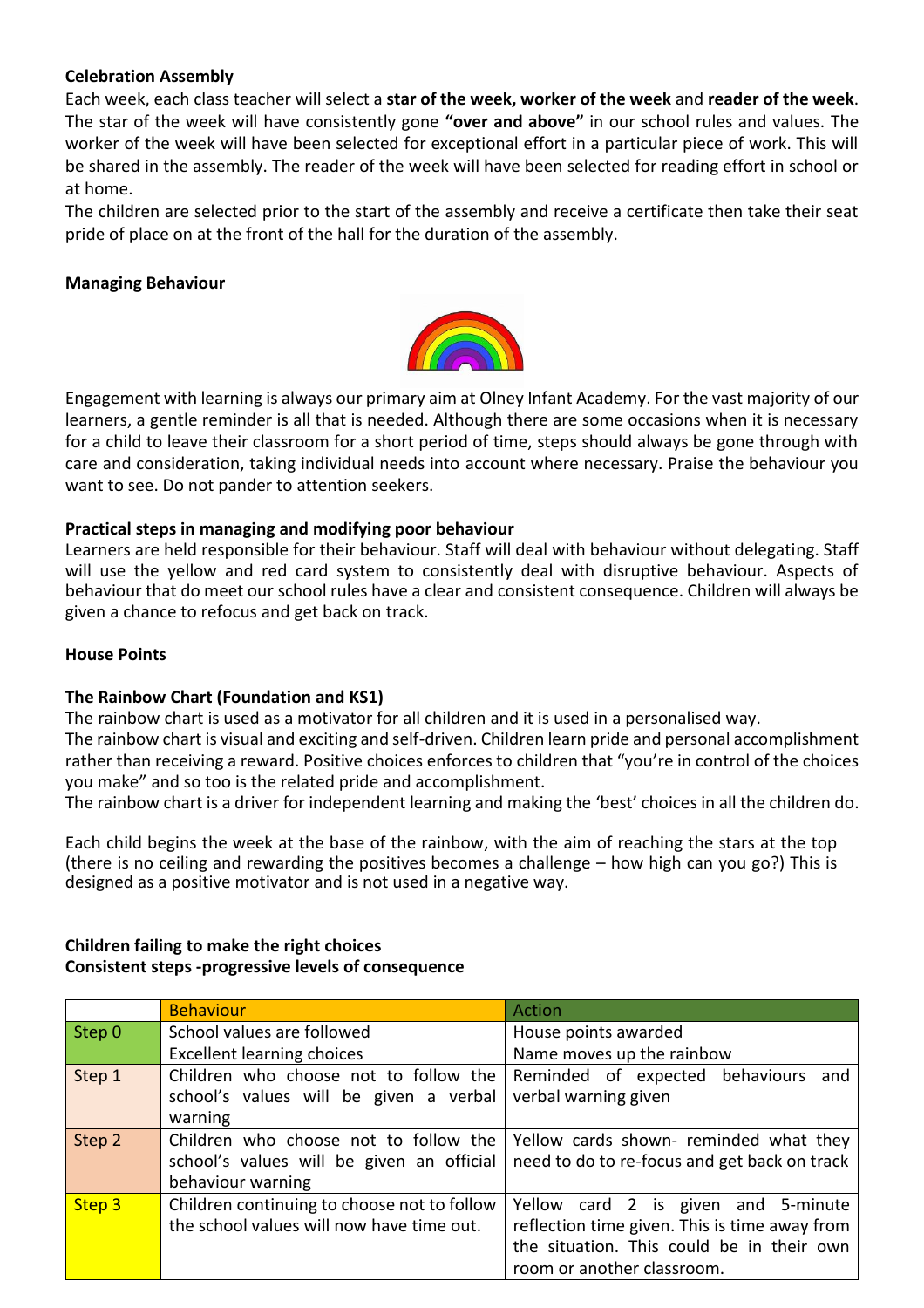| Step 4 | Children continuing to choose not to follow                                                     | Red card shown                                  |
|--------|-------------------------------------------------------------------------------------------------|-------------------------------------------------|
|        | the school values will now see a member of                                                      | Taken immediately to a member of SLT            |
|        | SLT to reflect on behaviour                                                                     |                                                 |
| Step 6 | Persistent offender                                                                             | Parents are informed at the end of the day      |
|        |                                                                                                 | and focus behaviour targets are set on a 'star' |
|        |                                                                                                 | learner plan' with regular check ins            |
| Step 7 | Serious behaviour                                                                               | Incident form completed                         |
|        | <b>Internal Exclusion</b>                                                                       | Phone call home                                 |
|        |                                                                                                 | Work in an alternative room                     |
|        |                                                                                                 | Missed playtime                                 |
|        |                                                                                                 | 'Back on Track' plan put into place             |
| Step 8 | At any point, if a child's behaviours are putting themselves, other children, or staff at risk, |                                                 |
|        | the Headteacher has the right to exclude a child for a fixed term. Please see the section on    |                                                 |
|        | exclusions for more information on this.                                                        |                                                 |

At times, it is appropriate to implement reasonable adjustments to this system, for example when a child has significant emotional needs or special educational needs. Such adjustments will be discussed with the Senior Leadership Team and the child's parents or guardian but will not distract away from the ultimate purpose of this policy.

## **Restorative Practice**

Olney Infant Academy uses Restorative Practice to promote good behaviour and resolve unacceptable behaviour in a fair and consistent way. The restorative questions are displayed in every classroom. Any form of humiliation or sarcasm is not acceptable. Every effort will be made to maintain safety and retain all children's access to learning. Efforts will be made to establish the truth of a situation and a 'cooling down' period may be advisable. However, issues must be addressed appropriately and promptly. Decisions regarding consequences must be considered, reasonable and not made on impulse. Where classroom behaviour is disruptive, teachers will apply the procedures from the steps detailed above.

Questions which would be the basis of a restorative conversation at Olney Infant Academy:

- What happened?
- What were you thinking at the time?
- What have you thought since?
- How did this make people feel?
- Who has been affected?
- How have they been affected?
- What should we do to put things right?
- How can we do things differently in the future?

#### **'Star learner' plan**

If a child requires a 'star learner' plan to help them with their behaviour, this would be completed in conjunction with parents and teachers. The plan would be personal to the child to help them manage their triggers as all other strategies have not been successful. Each day, the child would share their 'star learner' plan with a key member of staff; this might be a senior leader so successes can be shared and where challenges can be learning opportunities. There would be an open communication with parents, so they are kept up to date with progress. After the initial meeting, there would be a review after two weeks to see if any amendments are needed to the plan. It would be in place for six weeks to give the child the best chance to succeed with it. After this, it can be stopped or continued based on the progress the child has made with managing their behaviour. (This can be adapted based on individual cases. E.g., timescales shortened or lengthened.)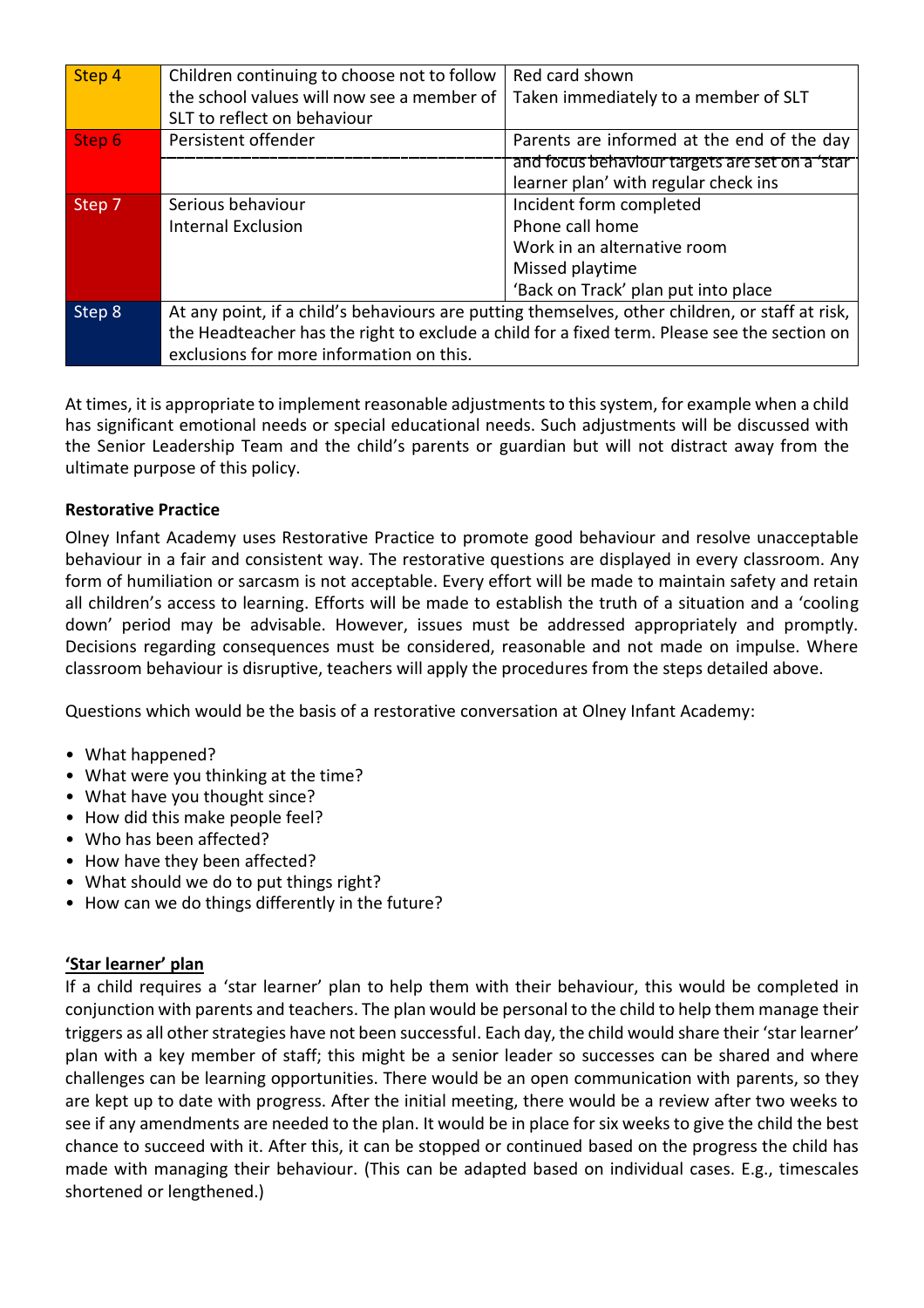## **Behaviour Support Plan**

We recognise the importance of knowing our children as individuals and this is something, we pride ourselves on at Olney Infant Academy. It is essential to our school that all members of staff know and respond to our children based on their needs. For our children who find managing their behaviours hard, they will have a behaviour support plan completed by their teachers which identifies their triggers, common behaviours, and ways to prevent these from occurring. It will include strategies which help the individual child as we recognise, we are all different. These will often be completed at the start of the year and reviewed throughout the year to account for any changes. If a child has a behaviour support plan, this does not always mean they have a back on track plan too as it might not be necessary. It would only be implemented if they are unable to manage their emotions and are regularly receiving time out.

## **Exclusions**

## **Fixed Term Exclusions**

At Olney Infant Academy, although we believe exclusions are not at effective means of moving behaviour forward, when all other means have proved ineffective or when we feel that a child's behaviour is detrimental to the welfare of themselves, other children or staff, the Headteacher retains the power to exclude a child from school (whether it is fixed term or permanent). This is in line with the Education Act 2002 as amended by the Education Act 2011. In this case, parents would be invited into school to discuss the incident and work would be set for the child to complete. Following the exclusion, parents and the child would be invited back into school for an integration meeting and to discuss the best way forward to support the child. In doing this, the child starts a fresh and their class welcomes them back.

A definite exclusion (fixed term or a permanent exclusion) is an extreme measure, which is usually only considered after all else has failed. In such cases parents have the right of appeal firstly to the school's governing body and then to the Local Education Authority.

#### **Permanent Exclusion**

The Secretary of State for Education feels that permanent exclusion should be seen as a last resort and that a school should be able to show that it has taken all reasonable steps to avoid exclusion (See Exclusion Regulations).

The governors of Olney Infant Academy agree with this stance and all policies and procedures are in place to support inclusion of all pupils. Permanent exclusion should only occur when risk assessment indicates that to allow the child to remain in school would be seriously detrimental to the education or welfare of the pupil concerned, or to other pupils at the school. Further information regarding exclusions can be found in *Appendices*

#### **Pupils' conduct outside the school gates**

Teachers have a statutory power to discipline pupils for misbehaving outside of the school premises. *Section 89(5)* of the *Education and Inspections Act 2006* gives Headteachers a specific statutory power to regulate pupils' behaviour in these circumstances 'to such extent as is reasonable'.

Subject to the school's behaviour policy, the teacher may discipline a pupil for any misbehaviour when the child is:

- Taking part in any school-organised or school-related activity or
- Travelling to or from school or
- Wearing school uniform or
- In some other way identifiable as a pupil at the school.

Or misbehaviour at any time, whether or not the conditions above apply, that:

- Could have repercussions for the orderly running of the school or
- Poses a threat to another pupil or member of the public or
- Could adversely affect the reputation of the school.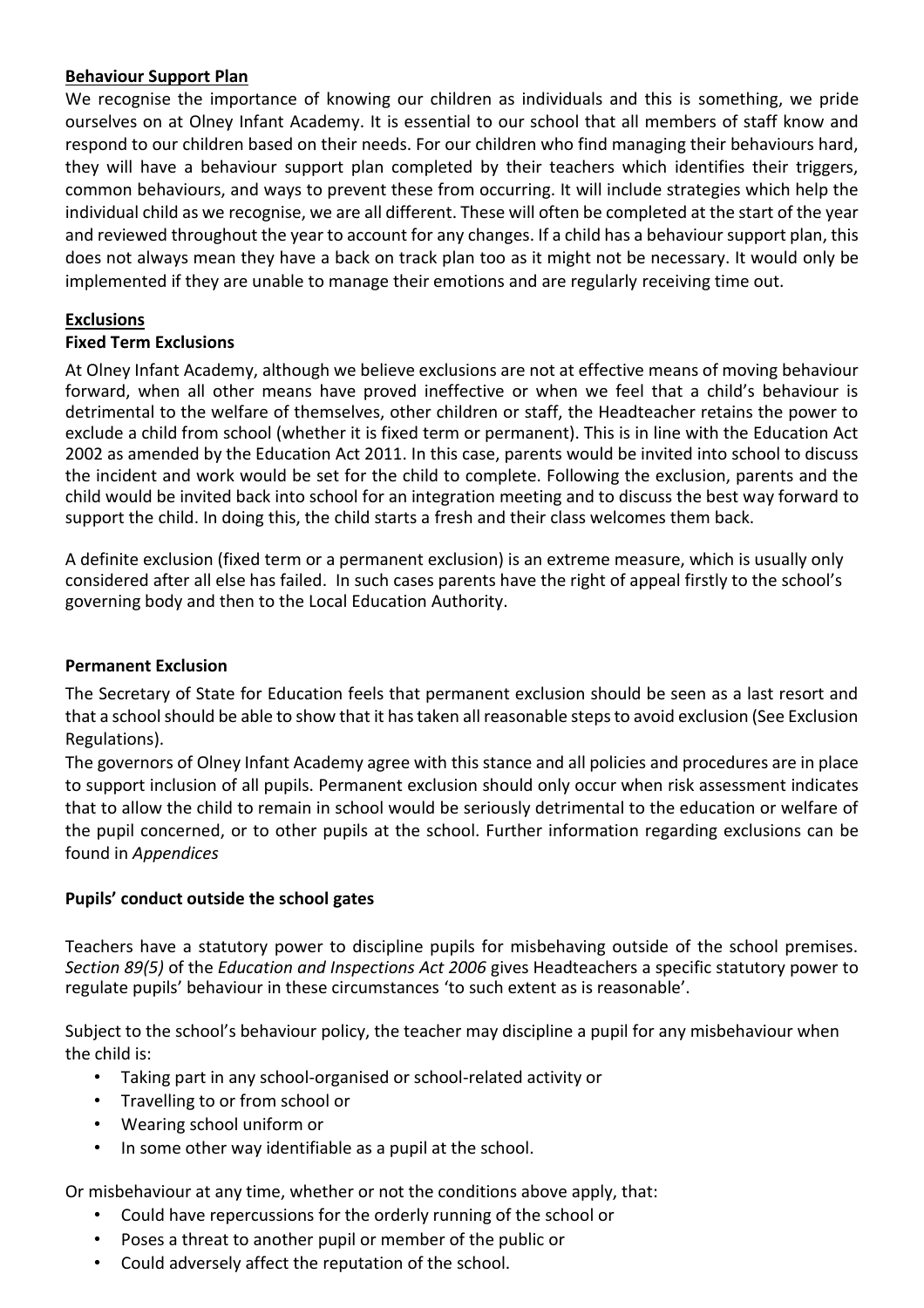## **Reasonable Force**

At Olney Infant Academy key members of staff are trained in Team-teach. This is a programme designed to help staff to calm children and de-escalate difficult situations. It also trains staff to hold children safely if it becomes necessary. This would only be done for safety reasons and for the shortest time possible. Staff only intervene physically to restrain children in order to prevent injury to a child, or if a child is in danger of hurting him/herself or others. Should this occasion arise, children and staff will be given time to reflect and amend the provision in place. The actions that we take are in line with government guidelines on the restraint of children. Records are kept and parents or carers are informed. *(see separate Positive Handling policy).*

# **Confiscation of Inappropriate items**

There are two sets of legal provisions which enable school staff to confiscate items from pupils:

The general power to discipline enables a member of staff to confiscate, retain or dispose of a pupil's property as a consequence and protects them from liability for damage to, or loss of, any confiscated items. Power to search without consent for "prohibited items" including:

- knives and weapons
- alcohol
- illegal drugs
- stolen items
- tobacco and cigarette papers
- fireworks
- pornographic images
- any article that has been or is likely to be used to commit an offence, cause personal injury or damage to property
- any item banned by the school rules which has been identified in the rules as an item which may be searched for.

# **Covid-19 Amendments to the Behaviour Policy (Updated September 2021)**

In order for Olney Infant Academy to remain Covid secure, it is essential that some additional measures are in place.

The children must also

- Not share any food, drinks, cups or water bottles.
- Never cough, sneeze, or spit towards another person; catch all coughs and sneezes in a tissue and throw it away (catch it, bin it, kill it), then wash their hands
- Wash hands frequently (including whenever we are asked to), with soap and water for 20 seconds (e.g. by singing happy birthday twice) or with hand sanitiser if soap and water are not available.

It is essential that the children listen to and follow instructions at all times and adhere to the guidelines set by the school. This is required inside school and outside during breaks and lunches.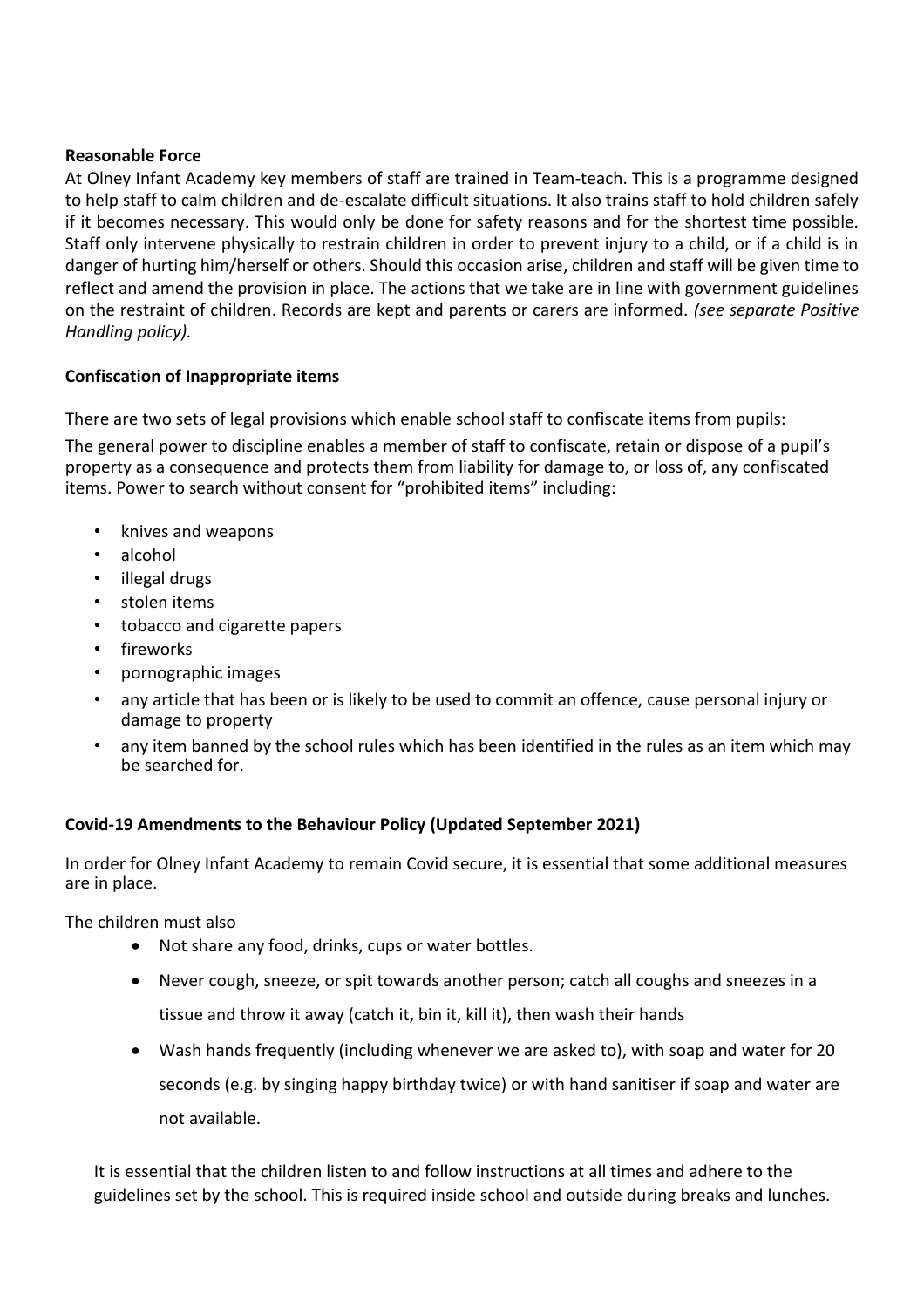# **Appendices**

# **Restorative Practice at Olney Infant Academy**

# **Definition**

The aim of restorative practices is to develop community and to manage conflict and tensions by repairing harm and building relationships.

# **Restorative Practices in Schools is about:**

- building safer schools
- changing behaviour not punishing
- adults modelling restorative approaches
- finding ways to repair harm
- supporting staff, children, and families to use RP to build community

# **Why use a restorative approach?**

- Punishment does not meet needs of those who suffered
- May be kudos or 'street cred' attached to the punishment
- Offenders do not have to face full effects of actions
- Offender may feel isolated, and it may be difficult for them to get back into school community, making rule-breaking more attractive
- If problem behaviour persists, child may be pushed down a road of exclusion and marginalisation. They may be removed from school, but remain a problem in the wider community

# **Restorative Questions 1**

To respond to challenging behaviour:

- What happened?
- What were you thinking about at the time?
- What have your thoughts been since?
- Who has been affected by what you did?
- In what way have they been affected?
- What do you think you need to do to make things right?

# **Restorative Questions 2**

To help those harmed by others' actions:

- What did you think when you realised what had happened?
- What have your thoughts been since?
- How has this affected you and others?
- What had been the hardest thing for you?
- What do you need to do to make things right?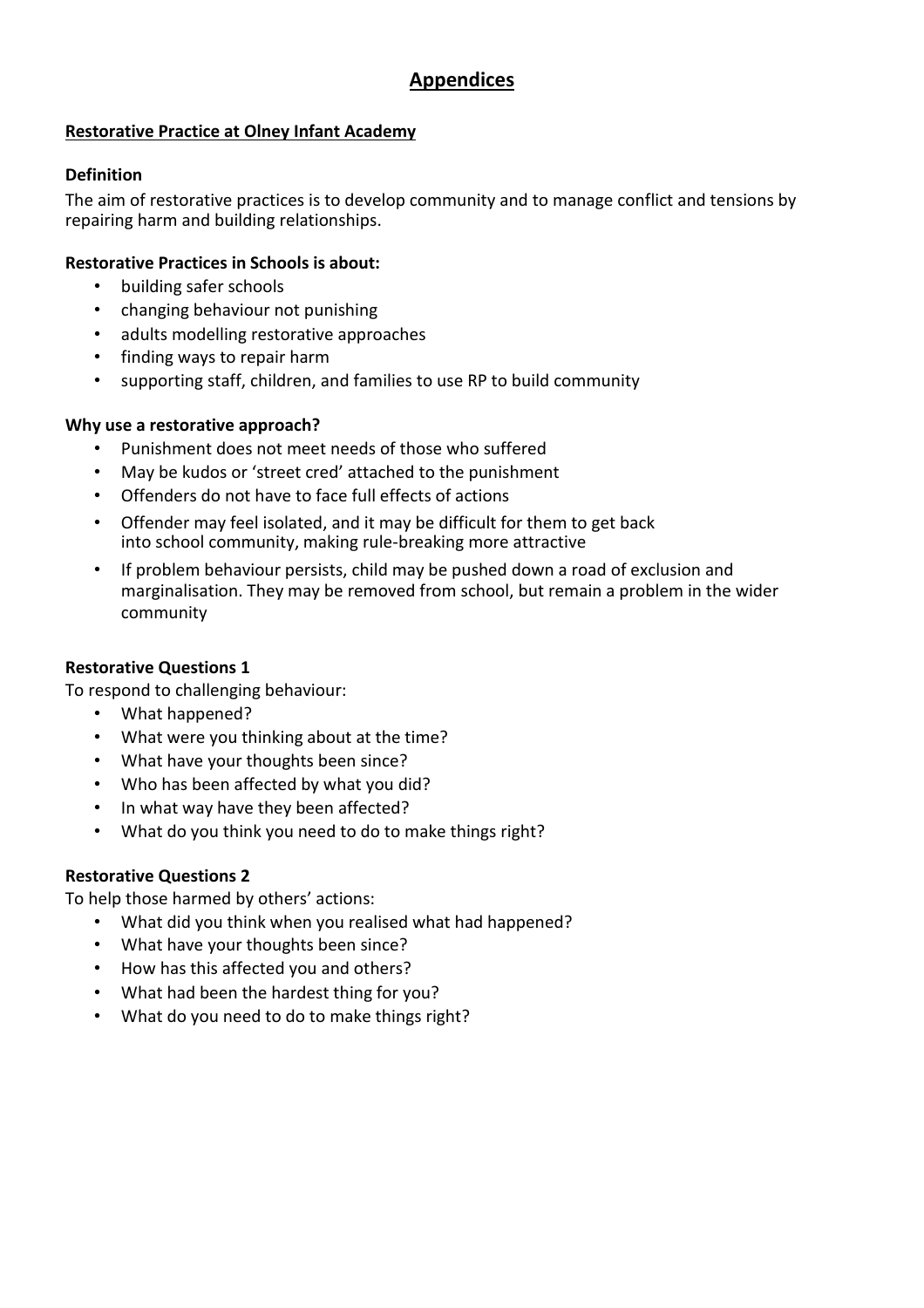# **Use of Reasonable Force**

See separate Positive Handling policy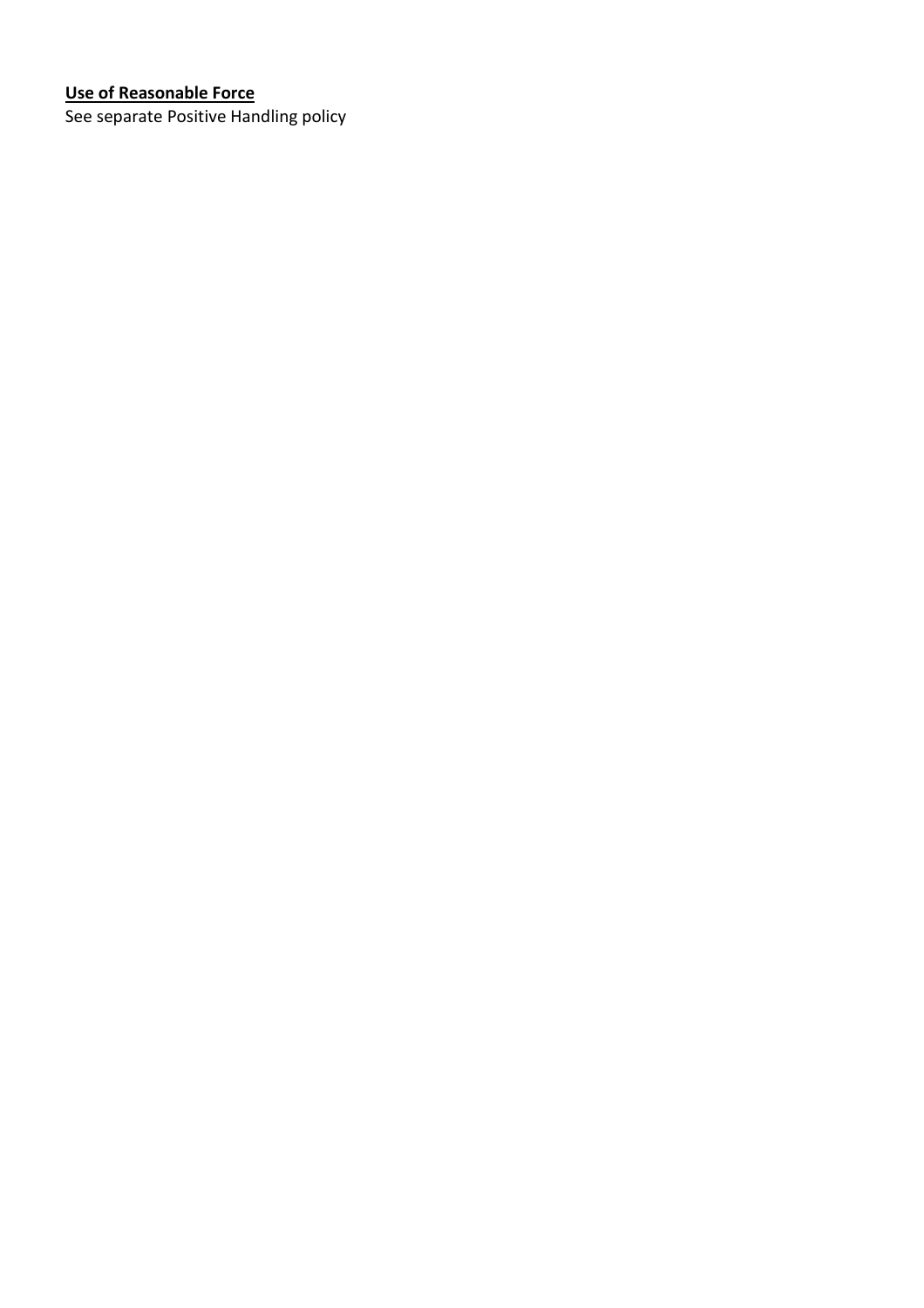## **Exclusions**

This policy will adhere to the statutory guidance "Exclusion from maintained schools, academies and pupil referral units in England." September 2017.

We believe that exclusion from school is a very serious matter and that it is a final step only to be taken if all other strategies have failed. A fixed term exclusion or a permanent exclusion will only be issued where a child has persistently broken the school rules and, despite intervention and support, their behaviour has not been modified, or where a one off severe incident has occurred. Any decision to exclude a pupil will be lawful, rational, reasonable, fair and proportionate.

The Headteacher will ensure the school does not discriminate against pupils on the basis of protected characteristics such as disability or race, in accordance with the Equality Act.

The Headteacher and governing body will comply with statutory duties in relation to Special Educational Needs when administering the exclusion process, including having regard to the Special Educational Needs Code of Practice.

Where the school has concerns about the behaviour, or risk of exclusion, of a child with additional needs, a pupil with an EHC plan or a looked after pupil, it will, in partnership with Milton Keynes Council, consider what additional support or alternative placement may be required.

If a child is excluded, the following will apply:

The incident / incidences will be thoroughly investigated by the Headteacher. A written record of all the stages of the investigation and any witness statements will be recorded. As part of the investigation, the Headteacher will consider whether the disruptive behaviour is an indication of unmet needs.

Dependent on the time of day in which the investigation is completed, there will be either a telephone meeting or face-to-face meeting at which parents are informed about the following:

- The reason for the exclusion.
- The period of a fixed term exclusion, or, for a permanent exclusion, the fact that it is permanent.
- Parent's right to make representations about the exclusion to the governing body.
- How any representations should be made and where there is a legal requirement for the governing body to consider the exclusion, that parents have a right to attend a meeting, to be represented at that meeting (at their expense) and to bring a person of support.
- This information will be followed up in writing which the parent will receive as a letter.

Olney Infant Academy will ensure reasonable steps are taken to provide work and give feedback on this work whilst the pupil is on a fixed term exclusion.

The Headteacher reserves the right to move straight to a permanent exclusion if the action of the pupil endangers the safeguarding of themselves, other pupils, school staff and property.

The Headteacher reserves the right to vary the length of an exclusion dependent upon the age or stage or a pupil in line with the related procedures.

The Headteacher reserves the right to vary the length of an exclusion dependent on the severity or frequency of an offence.